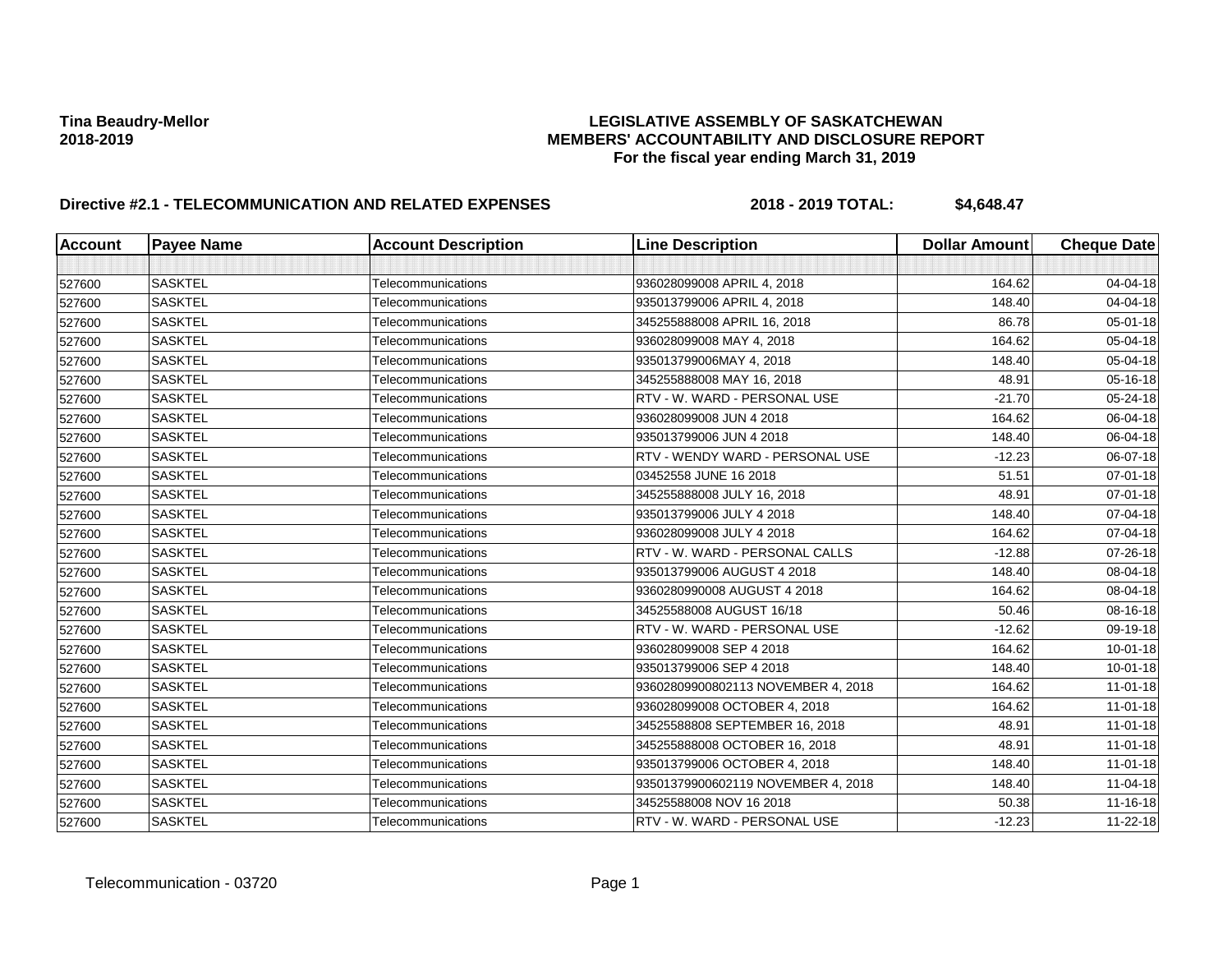# Tina Beaudry-Mellor<br>LEGISLATIVE ASSEMBLY OF SASKATCHEWAN<br>MEMBERS' ACCOUNTABILITY AND DISCLOSURE REF **2018-2019 MEMBERS' ACCOUNTABILITY AND DISCLOSURE REPORT For the fiscal year ending March 31, 2019**

# **Directive #2.1 - TELECOMMUNICATION AND RELATED EXPENSES** 2018 - 2018 - 2019 TOTAL: \$4,648.47

| <b>Account</b> | <b>Payee Name</b> | <b>Account Description</b> | <b>Line Description</b>         | <b>Dollar Amount</b> | <b>Cheque Date</b> |
|----------------|-------------------|----------------------------|---------------------------------|----------------------|--------------------|
|                |                   |                            |                                 |                      |                    |
| 527600         | <b>SASKTEL</b>    | Telecommunications         | RTV - W. WARD - PERSONAL USE    | $-12.23$             | 11-22-18           |
| 527600         | <b>SASKTEL</b>    | Telecommunications         | 936028099008 DEC 4 2018         | 164.62               | $12 - 04 - 18$     |
| 527600         | <b>SASKTEL</b>    | Telecommunications         | 935013799006 DEC 4 2018         | 148.40               | 12-19-18           |
| 527600         | <b>SASKTEL</b>    | Telecommunications         | 34525588008 DEC 16 2018         | 48.91                | $01 - 01 - 19$     |
| 527600         | <b>SASKTEL</b>    | Telecommunications         | RTV - W. WARD - PERSONAL USE    | $-12.23$             | $01 - 03 - 19$     |
| 527600         | <b>SASKTEL</b>    | Telecommunications         | 935013799006 JAN 4 2019         | 148.40               | $01 - 04 - 19$     |
| 527600         | <b>SASKTEL</b>    | Telecommunications         | 936028099008 JAN 4 2019         | 164.62               | $01 - 04 - 19$     |
| 527600         | <b>SASKTEL</b>    | Telecommunications         | RTV - W. WARD - PERSONAL USE    | $-12.23$             | $01 - 24 - 19$     |
| 527600         | <b>SASKTEL</b>    | Telecommunications         | 345255888008 JAN 16 2019        | 48.91                | $02 - 01 - 19$     |
| 527600         | <b>SASKTEL</b>    | Telecommunications         | 935013799006 FEB 4 2019         | 148.40               | 02-04-19           |
| 527600         | <b>SASKTEL</b>    | Telecommunications         | 936028099008 FEB 4 2019         | 164.62               | 02-04-19           |
| 527600         | <b>SASKTEL</b>    | Telecommunications         | 345255888008 FEBRUARY 16, 2019  | 262.38               | 03-01-19           |
| 527600         | <b>SASKTEL</b>    | Telecommunications         | 935013799006 MAR 4, 2019        | 148.40               | 03-04-19           |
| 527600         | <b>SASKTEL</b>    | Telecommunications         | 936028099008 MAR 4, 2019        | 164.62               | 03-04-19           |
| 527600         | <b>SASKTEL</b>    | Telecommunications         | RTV WARD CELL REIMBURSEMENT     | $-12.23$             | 03-07-19           |
| 527600         | <b>SASKTEL</b>    | Telecommunications         | 345255888008 MAR 16 2019        | 48.91                | 03-16-19           |
| 527600         | <b>SASKTEL</b>    | Telecommunications         | RTV - WENDY WARD - PERSONAL USE | $-12.23$             | 03-21-19           |
| 527600         | <b>SASKTEL</b>    | Telecommunications         | RTV - WENDY WARD - PERSONAL USE | $-12.23$             | 03-28-19           |
| 527600         | WARD, WENDY J     | Telecommunications         | <b>WEB HOSTING</b>              | 193.39               | 09-01-18           |
|                |                   |                            |                                 |                      |                    |
|                |                   |                            |                                 |                      |                    |
|                |                   |                            |                                 |                      |                    |
|                |                   |                            |                                 |                      |                    |
|                |                   |                            |                                 |                      |                    |
|                |                   |                            |                                 |                      |                    |
|                |                   |                            |                                 |                      |                    |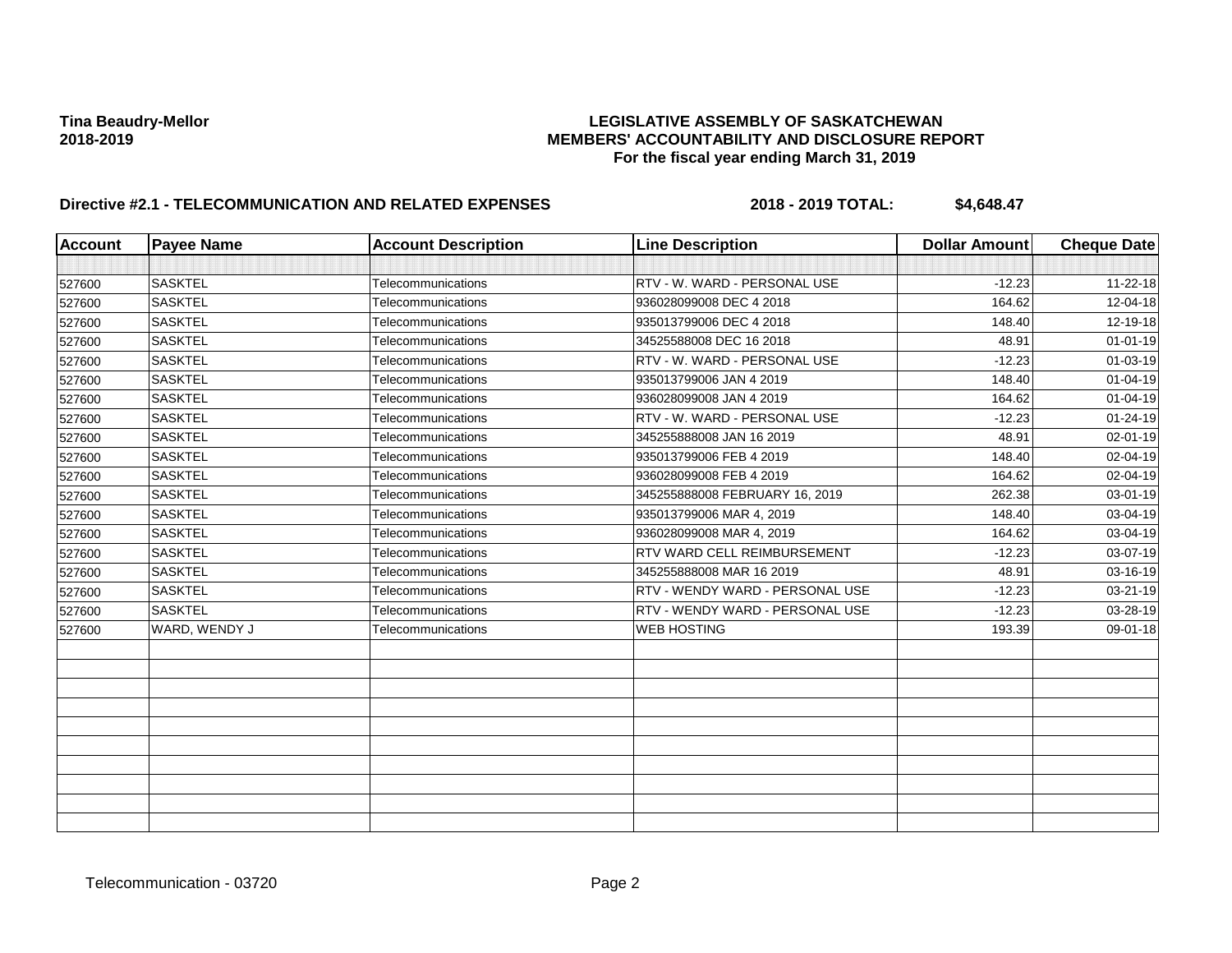# Tina Beaudry-Mellor<br>LEGISLATIVE ASSEMBLY OF SASKATCHEWAN<br>MEMBERS' ACCOUNTABILITY AND DISCLOSURE REF **2018-2019 MEMBERS' ACCOUNTABILITY AND DISCLOSURE REPORT For the fiscal year ending March 31, 2019**

# **Directive #2.1 - TELECOMMUNICATION AND RELATED EXPENSES** 2018 - 2018 - 2019 TOTAL: \$4,648.47

| <b>Account</b> | <b>Payee Name</b> | <b>Account Description</b> | <b>Line Description</b> | <b>Dollar Amount</b> | <b>Cheque Date</b> |
|----------------|-------------------|----------------------------|-------------------------|----------------------|--------------------|
|                |                   |                            |                         |                      |                    |
|                |                   |                            |                         |                      |                    |
|                |                   |                            |                         |                      |                    |
|                |                   |                            |                         |                      |                    |
|                |                   |                            |                         |                      |                    |
|                |                   |                            |                         |                      |                    |
|                |                   |                            |                         |                      |                    |
|                |                   |                            |                         |                      |                    |
|                |                   |                            |                         |                      |                    |
|                |                   |                            |                         |                      |                    |
|                |                   |                            |                         |                      |                    |
|                |                   |                            |                         |                      |                    |
|                |                   |                            |                         |                      |                    |
|                |                   |                            |                         |                      |                    |
|                |                   |                            |                         |                      |                    |
|                |                   |                            |                         |                      |                    |
|                |                   |                            |                         |                      |                    |
|                |                   |                            |                         |                      |                    |
|                |                   |                            |                         |                      |                    |
|                |                   |                            |                         |                      |                    |
|                |                   |                            |                         |                      |                    |
|                |                   |                            |                         |                      |                    |
|                |                   |                            |                         |                      |                    |
|                |                   |                            |                         |                      |                    |
|                |                   |                            |                         |                      |                    |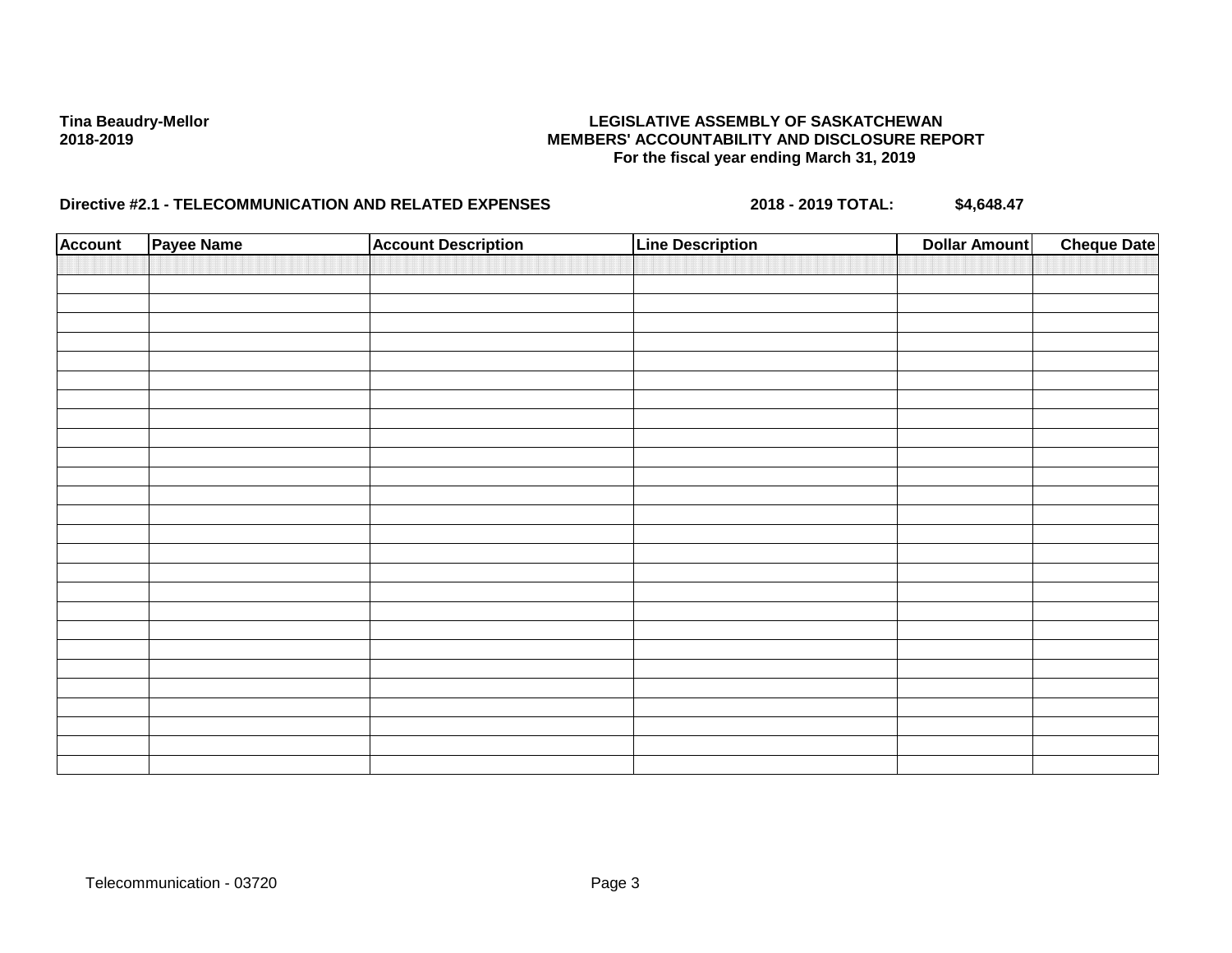### **LEGISLATIVE ASSEMBLY OF SASKATCHEWAN MEMBERS' ACCOUNTABILITY AND DISCLOSURE REPORT For the fiscal year ending March 31, 2019**

## **Directive #3.1 - MLA TRAVEL AND LIVING EXPENSES 2018 - 2019 TOTAL: \$2,680.33**

| <b>Account</b> | <b>Payee Name</b>    | <b>Account Description</b>  | <b>Line Description</b>               | <b>Dollar Amount</b> | <b>Cheque Date</b> |
|----------------|----------------------|-----------------------------|---------------------------------------|----------------------|--------------------|
|                |                      |                             |                                       |                      |                    |
| 541900         | BEAUDRY-MELLOR, TINA | Elected Rep - Travel        | MLA TRAVEL AUGUST 7-9 2018            | 670.24               | 08-13-18           |
| 541900         | BEAUDRY-MELLOR, TINA | Elected Rep - Travel        | MLA TRAVEL FEB 26-AUG 9 2018          | 158.85               | 09-20-18           |
| 541900         | BEAUDRY-MELLOR, TINA | <b>Elected Rep - Travel</b> | MLA TRAVEL SEPT 11- OCT 2 2018        | 725.36               | 10-04-18           |
| 541900         | BEAUDRY-MELLOR, TINA | Elected Rep - Travel        | MLA TRAVEL NOV-DEC 2018               | 170.24               | $01 - 02 - 19$     |
| 541900         | BEAUDRY-MELLOR, TINA | Elected Rep - Travel        | CHINESE NEW YEAR ATTENDANCE           | 50.00                | $01 - 18 - 19$     |
| 541900         | BEAUDRY-MELLOR, TINA | Elected Rep - Travel        | CHINESE NEW YEAR ATTENDANCE           | $-25.00$             | $01 - 18 - 19$     |
| 541900         | BEAUDRY-MELLOR, TINA | Elected Rep - Travel        | MLA TRAVEL FEB 28-MAR 21 2019         | 352.38               | 03-14-19           |
| 541900         | WARD, WENDY J        | Elected Rep - Travel        | REIMB: MLA TRAVEL APRIL 16, 2018      | 52.38                | 04-16-18           |
|                |                      |                             | REIMB: MLA TRAVEL APRIL 20 - MAY 8,   |                      |                    |
| 541900         | WARD, WENDY J        | Elected Rep - Travel        | 2018                                  | 194.13               | 05-14-18           |
| 541900         | WARD, WENDY J        | Elected Rep - Travel        | REIMB: MLA FOLK FESTIVAL TICKET       | 75.08                | 06-05-18           |
| 541900         | WARD, WENDY J        | Elected Rep - Travel        | REIMB: MLA BUSINESS DINNER TICKET     | 152.00               | 08-21-18           |
| 541900         | WARD, WENDY J        | Elected Rep - Travel        | <b>REIMB: MLA TICKET FOR LUNCHEON</b> | 64.67                | $01 - 18 - 19$     |
| 541900         | WARD, WENDY J        | Elected Rep - Travel        | REIMB: MLA EVENT TICKET               | 40.00                | 03-01-19           |
|                |                      |                             |                                       |                      |                    |
|                |                      |                             |                                       |                      |                    |
|                |                      |                             |                                       |                      |                    |
|                |                      |                             |                                       |                      |                    |
|                |                      |                             |                                       |                      |                    |
|                |                      |                             |                                       |                      |                    |
|                |                      |                             |                                       |                      |                    |
|                |                      |                             |                                       |                      |                    |
|                |                      |                             |                                       |                      |                    |
|                |                      |                             |                                       |                      |                    |
|                |                      |                             |                                       |                      |                    |
|                |                      |                             |                                       |                      |                    |
|                |                      |                             |                                       |                      |                    |
|                |                      |                             |                                       |                      |                    |
|                |                      |                             |                                       |                      |                    |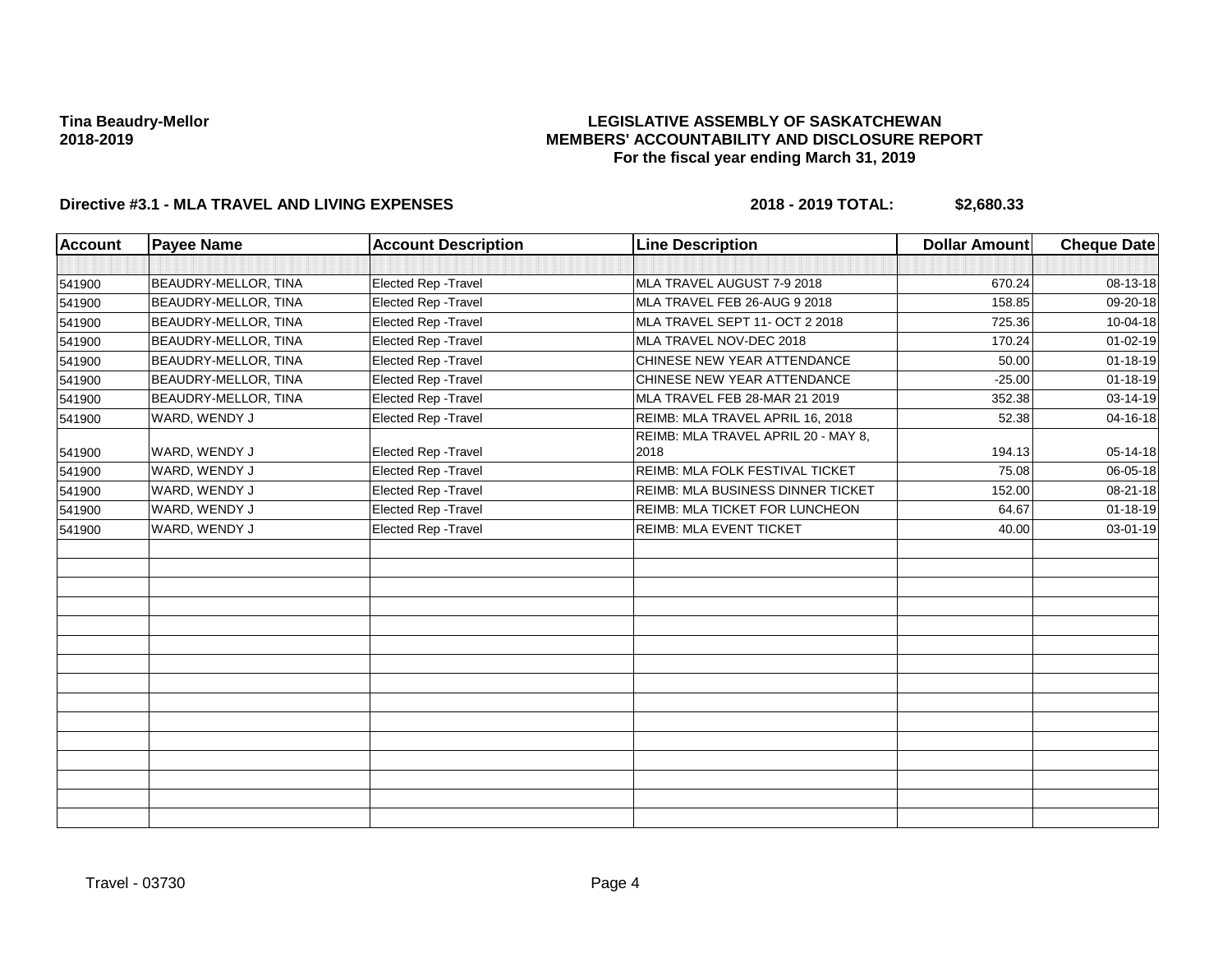### **LEGISLATIVE ASSEMBLY OF SASKATCHEWAN MEMBERS' ACCOUNTABILITY AND DISCLOSURE REPORT For the fiscal year ending March 31, 2019**

# **Directive #3.1 - MLA TRAVEL AND LIVING EXPENSES 2018 - 2019 TOTAL: \$2,680.33**

| <b>Account</b> | Payee Name | <b>Account Description</b> | <b>Line Description</b> | <b>Dollar Amount</b> | <b>Cheque Date</b> |
|----------------|------------|----------------------------|-------------------------|----------------------|--------------------|
|                |            |                            |                         |                      |                    |
|                |            |                            |                         |                      |                    |
|                |            |                            |                         |                      |                    |
|                |            |                            |                         |                      |                    |
|                |            |                            |                         |                      |                    |
|                |            |                            |                         |                      |                    |
|                |            |                            |                         |                      |                    |
|                |            |                            |                         |                      |                    |
|                |            |                            |                         |                      |                    |
|                |            |                            |                         |                      |                    |
|                |            |                            |                         |                      |                    |
|                |            |                            |                         |                      |                    |
|                |            |                            |                         |                      |                    |
|                |            |                            |                         |                      |                    |
|                |            |                            |                         |                      |                    |
|                |            |                            |                         |                      |                    |
|                |            |                            |                         |                      |                    |
|                |            |                            |                         |                      |                    |
|                |            |                            |                         |                      |                    |
|                |            |                            |                         |                      |                    |
|                |            |                            |                         |                      |                    |
|                |            |                            |                         |                      |                    |
|                |            |                            |                         |                      |                    |
|                |            |                            |                         |                      |                    |
|                |            |                            |                         |                      |                    |
|                |            |                            |                         |                      |                    |
|                |            |                            |                         |                      |                    |
|                |            |                            |                         |                      |                    |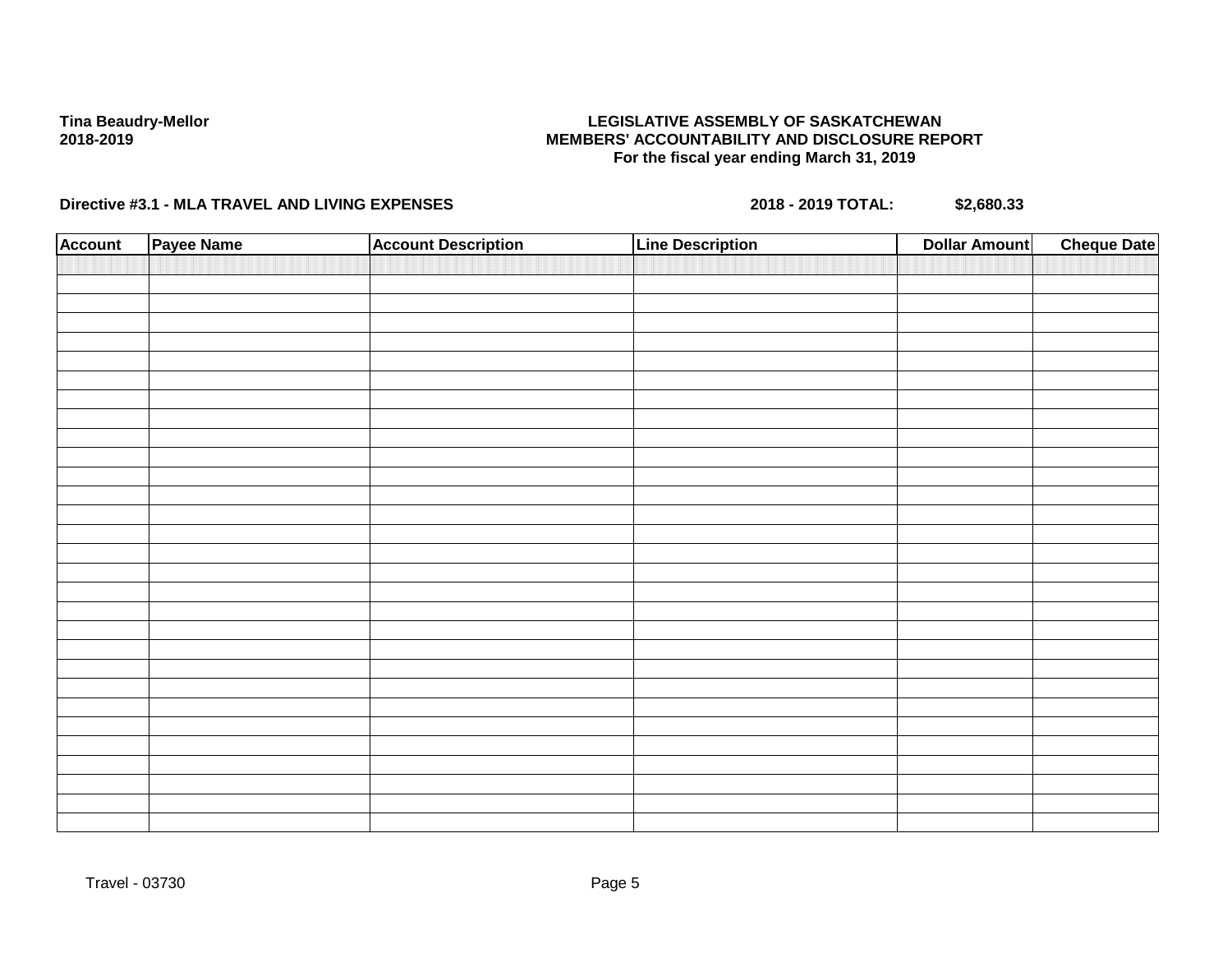### **LEGISLATIVE ASSEMBLY OF SASKATCHEWAN MEMBERS' ACCOUNTABILITY AND DISCLOSURE REPORT For the fiscal year ending March 31, 2019**

**Directive #3.1 - MLA TRAVEL AND LIVING EXPENSES 2018 - 2019 TOTAL: \$2,680.33**

| <b>Account</b> | <b>Payee Name</b> | <b>Account Description</b> | <b>Line Description</b> | Dollar Amount | <b>Cheque Date</b> |
|----------------|-------------------|----------------------------|-------------------------|---------------|--------------------|
|                |                   |                            |                         |               |                    |
|                |                   |                            |                         |               |                    |
|                |                   |                            |                         |               |                    |
|                |                   |                            |                         |               |                    |
|                |                   |                            |                         |               |                    |
|                |                   |                            |                         |               |                    |
|                |                   |                            |                         |               |                    |
|                |                   |                            |                         |               |                    |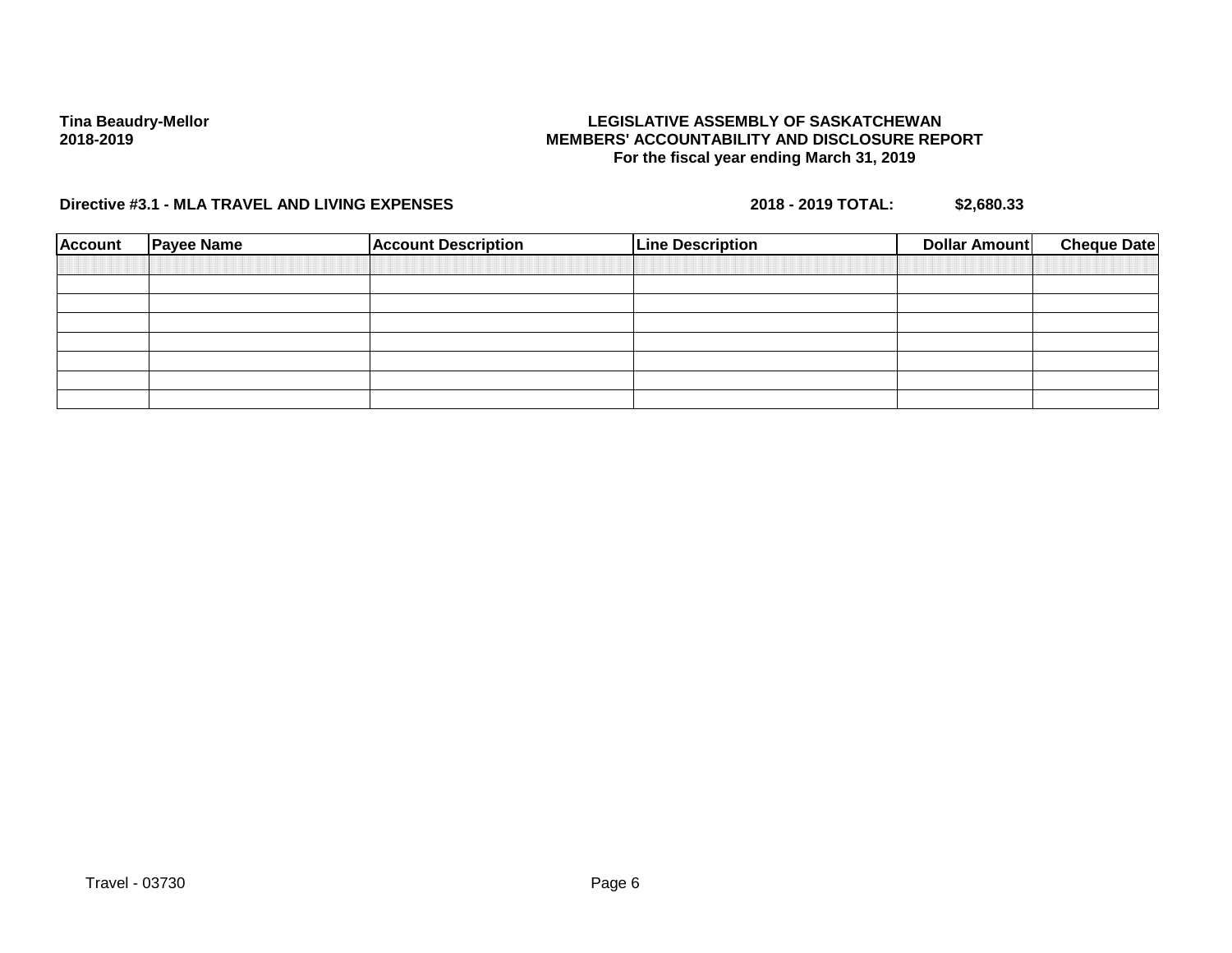### **LEGISLATIVE ASSEMBLY OF SASKATCHEWAN MEMBERS' ACCOUNTABILITY AND DISCLOSURE REPORT For the fiscal year ending March 31, 2019**

| <b>Account</b> | <b>Payee Name</b>                  | <b>Account Description</b>                | <b>Line Description</b>         | <b>Dollar Amount</b> | <b>Cheque Date</b> |
|----------------|------------------------------------|-------------------------------------------|---------------------------------|----------------------|--------------------|
|                |                                    |                                           |                                 |                      |                    |
| 521372         | PETER SCOULAR PHOTOGRAPHY          | Photographer's Services                   | <b>EVENT PHOTOGRAPHY</b>        | 371.00               | 08-18-18           |
| 522000         | NIESNER PROPERTIES INC.            | Rent of Ground, Buildings and Other Space | APRIL 2018 MLA OFFICE RENT      | 2,500.00             | 04-01-18           |
| 522000         | NIESNER PROPERTIES INC.            | Rent of Ground, Buildings and Other Space | MAY 2018 MLA OFFICE RENT        | 2,500.00             | $04 - 12 - 18$     |
| 522000         | NIESNER PROPERTIES INC.            | Rent of Ground, Buildings and Other Space | JUNE 2018 MLA OFFICE RENT       | 2,500.00             | 05-15-18           |
| 522000         | NIESNER PROPERTIES INC.            | Rent of Ground, Buildings and Other Space | JULY 2018 MLA OFFICE RENT       | 2,500.00             | 06-22-18           |
| 522000         | NIESNER PROPERTIES INC.            | Rent of Ground, Buildings and Other Space | MLA OFFICE RENT AUGUST 2018     | 2,500.00             | 07-23-18           |
| 522000         | NIESNER PROPERTIES INC.            | Rent of Ground, Buildings and Other Space | MLA OFFICE RENT SEPTEMBER 2018  | 2,500.00             | 08-22-18           |
| 522000         | NIESNER PROPERTIES INC.            | Rent of Ground, Buildings and Other Space | MLA OFFICE RENT OCTOBER 2018    | 2,500.00             | 09-05-18           |
| 522000         | NIESNER PROPERTIES INC.            | Rent of Ground, Buildings and Other Space | <b>MLA OFFICE RENT NOVEMBER</b> | 2,500.00             | 10-31-18           |
| 522000         | NIESNER PROPERTIES INC.            | Rent of Ground, Buildings and Other Space | DEC 2018 MLA OFFICE RENT        | 2,500.00             | 11-20-18           |
| 522000         | NIESNER PROPERTIES INC.            | Rent of Ground, Buildings and Other Space | JANUARY 2019 MLA OFFICE RENT    | 2,500.00             | 12-18-18           |
| 522000         | NIESNER PROPERTIES INC.            | Rent of Ground, Buildings and Other Space | FEB 2019 MLA OFFICE RENT        | 2,500.00             | 01-18-19           |
| 522000         | NIESNER PROPERTIES INC.            | Rent of Ground, Buildings and Other Space | MAR 2019 MLA OFFICE RENT        | 2,500.00             | $01 - 22 - 19$     |
| 522200         | <b>GOLD BUSINESS MACHINES LTD.</b> | <b>Rent of Photocopiers</b>               | <b>COPIER CHARGES</b>           | 56.28                | 05-02-18           |
| 522200         | <b>GOLD BUSINESS MACHINES LTD.</b> | Rent of Photocopiers                      | <b>COPIER CHARGES</b>           | 60.56                | 06-01-18           |
| 522200         | <b>GOLD BUSINESS MACHINES LTD.</b> | Rent of Photocopiers                      | <b>COPIER RENTAL</b>            | 49.94                | 07-01-18           |
| 522200         | <b>GOLD BUSINESS MACHINES LTD.</b> | Rent of Photocopiers                      | <b>COPIER CHARGES</b>           | 56.49                | 08-01-18           |
| 522200         | <b>GOLD BUSINESS MACHINES LTD.</b> | <b>Rent of Photocopiers</b>               | <b>COPIER CHARGES</b>           | 50.09                | 09-01-18           |
| 522200         | <b>GOLD BUSINESS MACHINES LTD.</b> | Rent of Photocopiers                      | <b>COPIER CHARGES</b>           | 54.72                | 10-04-18           |
| 522200         | <b>GOLD BUSINESS MACHINES LTD.</b> | Rent of Photocopiers                      | <b>COPIER CHARGES</b>           | 68.05                | $11-01-18$         |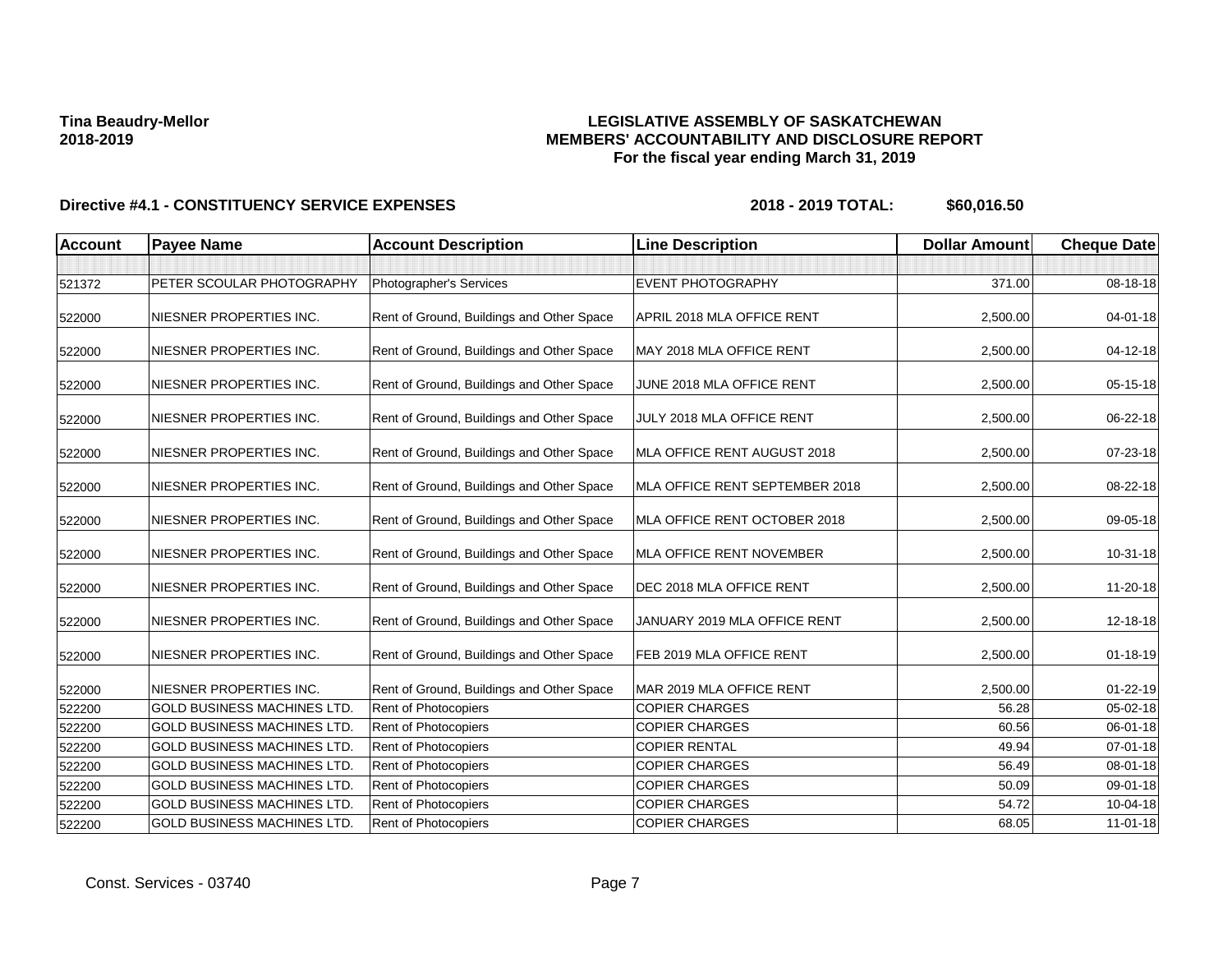### **LEGISLATIVE ASSEMBLY OF SASKATCHEWAN MEMBERS' ACCOUNTABILITY AND DISCLOSURE REPORT For the fiscal year ending March 31, 2019**

| <b>Account</b> | <b>Payee Name</b>                                      | <b>Account Description</b>           | <b>Line Description</b>                               | <b>Dollar Amount</b> | <b>Cheque Date</b> |
|----------------|--------------------------------------------------------|--------------------------------------|-------------------------------------------------------|----------------------|--------------------|
|                |                                                        |                                      |                                                       |                      |                    |
| 522200         | <b>GOLD BUSINESS MACHINES LTD.</b>                     | Rent of Photocopiers                 | <b>COPIER CHARGES</b>                                 | 65.29                | 12-04-18           |
| 522200         | <b>GOLD BUSINESS MACHINES LTD</b>                      | Rent of Photocopiers                 | <b>COPIER CHARGES</b>                                 | 50.90                | $01 - 02 - 19$     |
| 522200         | <b>GOLD BUSINESS MACHINES LTD</b>                      | Rent of Photocopiers                 | <b>COPIER CHARGES</b>                                 | 51.86                | 02-05-19           |
| 522200         | <b>GOLD BUSINESS MACHINES LTD.</b>                     | <b>Rent of Photocopiers</b>          | <b>COPIER CHARGES</b>                                 | 51.43                | 03-01-19           |
| 522200         | MINISTER OF FINANCE-MINISTRY<br>OF CENTRAL SERVICES    | Rent of Photocopiers                 | <b>COPIER SERVICE FEES</b>                            | 100.00               | $11 - 14 - 18$     |
| 522500         | <b>DUSYK &amp; BARLOW INSURANCE</b>                    | <b>Insurance Premiums</b>            | C70128015-5 BEAUDRY-MELLOR<br><b>INSURANCE POLICY</b> | 707.02               | $05 - 15 - 18$     |
| 525000         | CANADA POST CORPORATION                                | Postal, Courier, Freight and Related | <b>POSTAGE</b>                                        | 987.72               | 06-11-18           |
| 525000         | MINISTER OF FINANCE-MINISTRY<br>OF CENTRAL SERVICES    | Postal, Courier, Freight and Related | MAIL SERVICES JULY 2018                               | 623.76               | 09-06-18           |
| 525000         | MINISTER OF FINANCE-MINISTRY<br>OF CENTRAL SERVICES    | Postal, Courier, Freight and Related | NOVEMBER 2018 MAIL SERVICES                           | 774.92               | 12-18-18           |
| 525000         | <b>PRAIRIE ADVERTISING</b><br><b>DISTRIBUTORS LTD.</b> | Postal, Courier, Freight and Related | <b>MAIL DISTRIBUTION</b>                              | 152.78               | 06-11-18           |
| 525000         | <b>PRAIRIE ADVERTISING</b><br><b>DISTRIBUTORS LTD.</b> | Postal, Courier, Freight and Related | <b>MAIL PREP</b>                                      | 126.72               | 07-16-18           |
| 525000         | <b>PRAIRIE ADVERTISING</b><br><b>DISTRIBUTORS LTD.</b> | Postal, Courier, Freight and Related | POSTAGGE                                              | 150.36               | $11 - 07 - 18$     |
| 525000         | WARD, WENDY J                                          | Postal, Courier, Freight and Related | <b>MISC OFFICE SUPPLIES &amp; POSTAGE</b>             | 180.20               | $08 - 21 - 18$     |
| 525000         | WARD. WENDY J                                          | Postal, Courier, Freight and Related | <b>REIMB: POSTAGE</b>                                 | 81.49                | 03-05-19           |
| 527700         | <b>GOLD BUSINESS MACHINES LTD.</b>                     | <b>Equipment Maintenance</b>         | <b>COPIER MAINTENANCE</b>                             | 64.50                | 02-06-19           |
| 528000         | <b>CROWN COMPUTERS INC.</b>                            | <b>Support Services</b>              | <b>TECHNICAL SERVICE</b>                              | 79.50                | $01 - 09 - 19$     |
| 528000         | <b>CROWN COMPUTERS INC.</b>                            | <b>Support Services</b>              | <b>COMPUTER REPAIR</b>                                | 79.61                | 03-27-19           |
| 528000         | WARD, WENDY J                                          | <b>Support Services</b>              | MISC OFFICE SUPPLIES & SOFTWARE                       | 155.40               | 08-15-18           |
| 529000         | <b>CROWN SHRED &amp; RECYCLING</b>                     | <b>General Contractual Services</b>  | SHREDDING SERVICES                                    | 20.00                | $01 - 01 - 19$     |
| 529000         | <b>CROWN SHRED &amp; RECYCLING</b>                     | <b>General Contractual Services</b>  | <b>RECYCLING SERVICES</b>                             | 60.50                | $03 - 01 - 19$     |
| 529000         | <b>CROWN SHRED &amp; RECYCLING</b>                     | <b>General Contractual Services</b>  | <b>RECYCLING</b>                                      | 10.00                | 03-01-19           |
| 529000         | <b>GOLD BUSINESS MACHINES LTD.</b>                     | <b>General Contractual Services</b>  | <b>COPIER REPAIR</b>                                  | 83.85                | $07 - 01 - 18$     |
| 529000         | WARD, WENDY J                                          | <b>General Contractual Services</b>  | MLA OFFICE JANITORIAL SERVICES JUNE<br>22 2018        | 90.00                | 06-22-18           |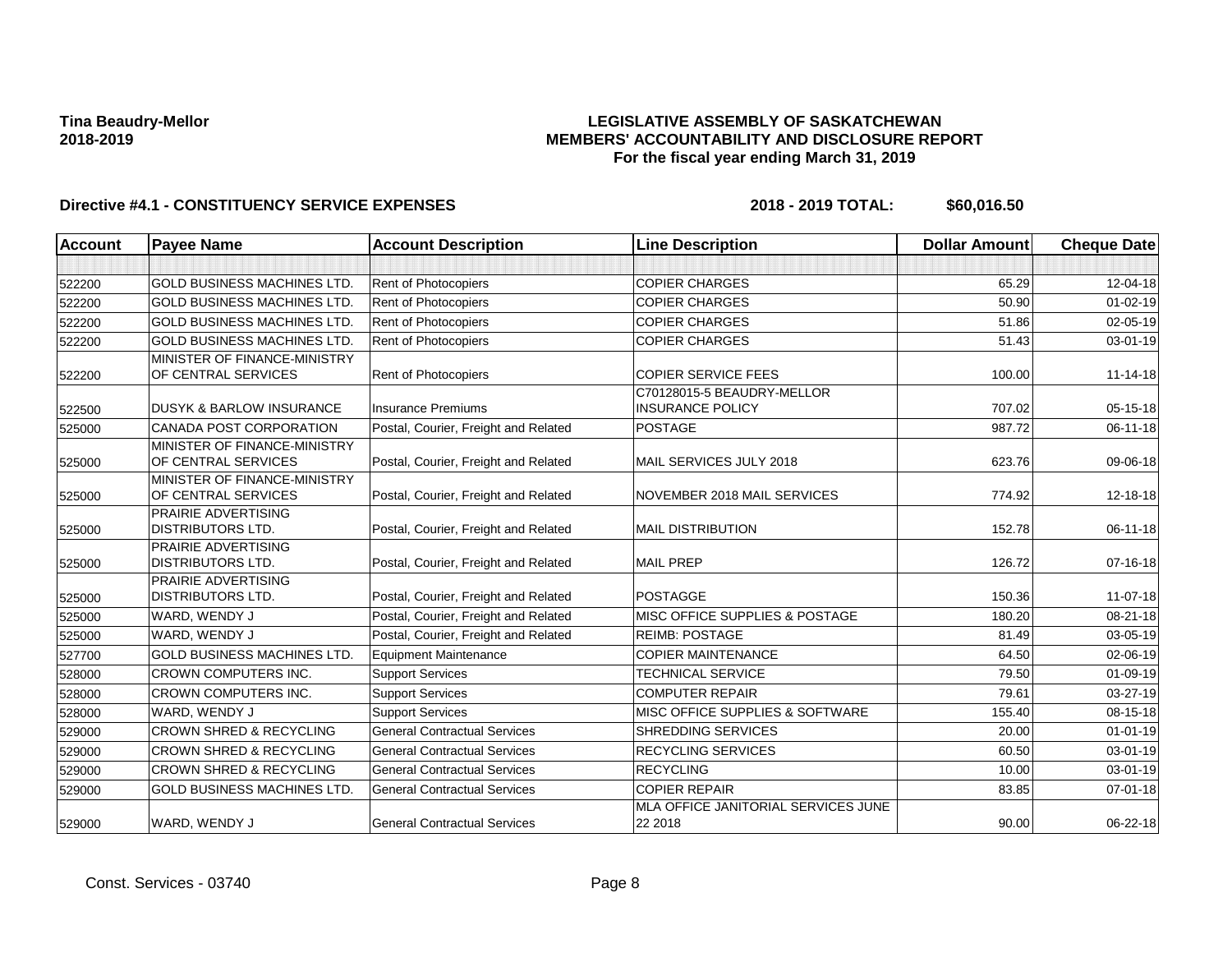### **LEGISLATIVE ASSEMBLY OF SASKATCHEWAN MEMBERS' ACCOUNTABILITY AND DISCLOSURE REPORT For the fiscal year ending March 31, 2019**

| <b>Account</b> | <b>Payee Name</b>                              | <b>Account Description</b>              | <b>Line Description</b>                                     | <b>Dollar Amount</b> | <b>Cheque Date</b> |
|----------------|------------------------------------------------|-----------------------------------------|-------------------------------------------------------------|----------------------|--------------------|
|                |                                                |                                         |                                                             |                      |                    |
| 530000         | 306 MEDIA & COMMUNICATIONS                     | <b>Communications Development Costs</b> | <b>COMMUNICATIONS DEVELOPMENT</b>                           | 488.70               | 02-06-19           |
| 530000         | 306 MEDIA & COMMUNICATIONS                     | <b>Communications Development Costs</b> | <b>COMMUNICATIONS DEVELOPMENT COST</b>                      | 850.00               | 03-01-19           |
| 530000         | 306 MEDIA & COMMUNICATIONS                     | <b>Communications Development Costs</b> | <b>COMMUNICATIONS DEVELOPMENT</b>                           | 750.00               | 03-26-19           |
|                | <b>AUTHENTICALLY BUSINESS &amp; LIFE</b>       |                                         |                                                             |                      |                    |
| 530000         | <b>SOLUTIONS</b>                               | <b>Communications Development Costs</b> | <b>COMMUNICATIONS DEVELOPMENT</b>                           | 912.98               | 03-20-19           |
| 530000         | <b>BELL MEDIA INC.</b>                         | <b>Communications Development Costs</b> | <b>ADVERTISING</b>                                          | 125.00               | $02 - 01 - 19$     |
| 530000         | <b>MUNZ MEDIA</b>                              | <b>Communications Development Costs</b> | <b>VIDEO PRODUCTION</b>                                     | 954.00               | $03 - 12 - 19$     |
| 530000         | <b>MUNZ MEDIA</b>                              | <b>Communications Development Costs</b> | YEAR END CHEQUE CANCELLATION                                | $-954.00$            | 03-31-19           |
| 530000         | PATTISON OUTDOOR<br>ADVERTISING LTD.           | <b>Communications Development Costs</b> | COMMUNICATIONS DEVELOPMENT                                  | 159.00               | 03-18-19           |
| 530000         | <b>PATTISON OUTDOOR</b><br>ADVERTISING LTD.    | <b>Communications Development Costs</b> | <b>COMMUNICATIONS DEVELOPMENT</b>                           | 524.70               | 03-19-19           |
| 530000         | <b>PATTISON OUTDOOR</b><br>ADVERTISING LTD.    | <b>Communications Development Costs</b> | <b>COMMUNICATIONS DEVELOPMENT</b>                           | 318.00               | 03-19-19           |
| 530000         | <b>PATTISON OUTDOOR</b><br>ADVERTISING LTD.    | <b>Communications Development Costs</b> | <b>COMMUNICATIONS DEVELOPMENT</b>                           | 318.00               | 03-29-19           |
| 530000         | WARD, WENDY J                                  | <b>Communications Development Costs</b> | REIMB: COMMUNICATIONS DEV & OFFICE<br><b>SUPPLIES</b>       | 954.00               | 03-26-19           |
| 530300         | <b>MARU GROUP CANADA INC.</b>                  | Primary Research/Focus group            | AD HOC CONSULTING - BRAND<br><b>HEALTH/TRACKING U&amp;A</b> | 632.98               | 08-01-18           |
| 530300         | MARU GROUP CANADA INC.                         | Primary Research/Focus group            | AD HOC CONSULTING-BRAND<br>HEALTH/TRACKING/U&A              | 632.98               | $10 - 01 - 18$     |
| 530300         | <b>MARU GROUP CANADA INC.</b>                  | Primary Research/Focus group            | <b>GROUP AD HOC CONSULTING</b>                              | 632.98               | $11-01-18$         |
| 530300         | MARU GROUP CANADA INC.                         | Primary Research/Focus group            | GROUP AD AD CONSULTING                                      | 632.98               | $12 - 01 - 18$     |
| 530500         | 306 MEDIA & COMMUNICATIONS                     | Media Placement                         | <b>ADVERTISING</b>                                          | 524.78               | 03-31-19           |
| 530500         | <b>BELL MEDIA INC.</b>                         | Media Placement                         | <b>ADVERTISING</b>                                          | 729.00               | $01 - 01 - 19$     |
| 530500         | <b>BELL MEDIA INC.</b>                         | Media Placement                         | <b>ADVERTISING</b>                                          | 221.00               | 02-01-19           |
| 530500         | <b>CANADIAN NETWORK</b><br><b>BROADCASTING</b> | Media Placement                         | <b>ADVERTISING</b>                                          | 849.00               | 03-01-19           |
| 530500         | CHABAD-LUBAVITCH OF REGINA                     | Media Placement                         | <b>ADVERTISING</b>                                          | 75.00                | $07 - 18 - 18$     |
| 530500         | <b>CREATIVE FIRE</b>                           | Media Placement                         | <b>ADVERTISING</b>                                          | 1,061.20             | 08-17-18           |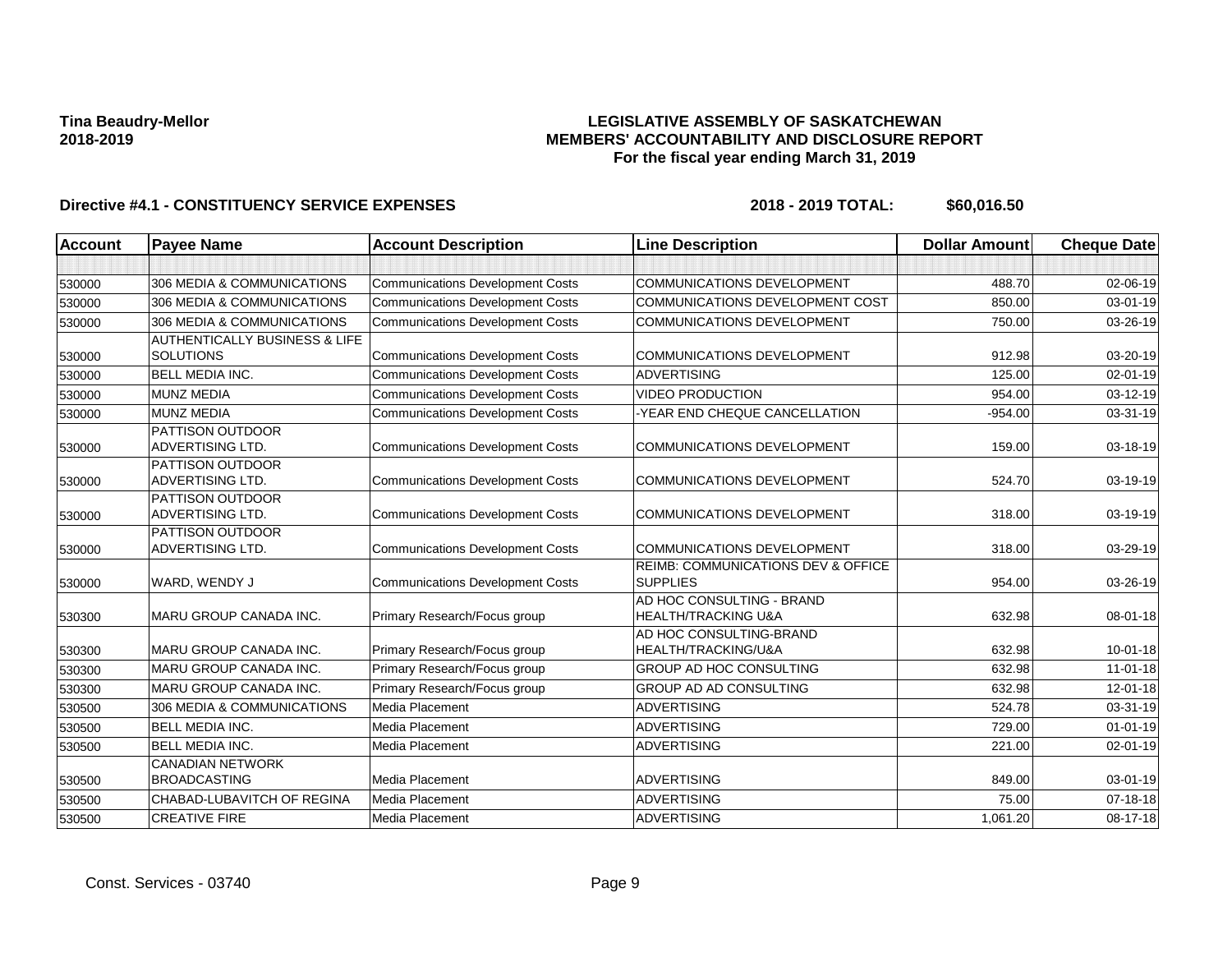### **LEGISLATIVE ASSEMBLY OF SASKATCHEWAN MEMBERS' ACCOUNTABILITY AND DISCLOSURE REPORT For the fiscal year ending March 31, 2019**

| <b>Account</b> | <b>Payee Name</b>                  | <b>Account Description</b>                                        | <b>Line Description</b>                | <b>Dollar Amount</b> | <b>Cheque Date</b> |
|----------------|------------------------------------|-------------------------------------------------------------------|----------------------------------------|----------------------|--------------------|
|                |                                    |                                                                   |                                        |                      |                    |
| 530500         | <b>CREATIVE FIRE</b>               | Media Placement                                                   | <b>ADVERTISING</b>                     | 1,462.68             | $03 - 26 - 19$     |
| 530500         | <b>OUTFRONT MEDIA CANADA</b>       | Media Placement                                                   | <b>ADVERTISING</b>                     | 1,150.00             | $12 - 03 - 18$     |
|                | <b>PATTISON OUTDOOR</b>            |                                                                   |                                        |                      |                    |
| 530500         | ADVERTISING LTD.                   | Media Placement                                                   | <b>ADVERTISING</b>                     | 1,462.50             | 04-01-18           |
|                | <b>PATTISON OUTDOOR</b>            |                                                                   |                                        |                      |                    |
| 530500         | ADVERTISING LTD.                   | Media Placement                                                   | <b>ADVERTISING</b>                     | 5,000.00             | $04 - 01 - 18$     |
|                | <b>PATTISON OUTDOOR</b>            |                                                                   |                                        |                      |                    |
| 530500         | ADVERTISING LTD.                   | Media Placement                                                   | <b>ADVERTISING</b>                     | 450.00               | 03-25-19           |
|                | PATTISON OUTDOOR                   |                                                                   |                                        |                      |                    |
| 530500         | ADVERTISING LTD.                   | Media Placement                                                   | <b>ADVERTISING</b>                     | 750.00               | 03-25-19           |
| 530500         | <b>PRAIRIE DOG MAGAZINE</b>        | Media Placement                                                   | <b>ADVERTISING</b>                     | 335.00               | $08 - 02 - 18$     |
| 530500         | <b>REGINA CHRISTIAN SCHOOL</b>     | Media Placement                                                   | <b>ADVERTISING</b>                     | 130.00               | 05-16-18           |
| 530500         | <b>REGINA PRIDE INC.</b>           | Media Placement                                                   | <b>ADVERTISING</b>                     | 50.00                | 06-01-18           |
| 530500         | ST. ANDREW'S COLLEGE               | Media Placement                                                   | <b>ADVERTISING</b>                     | 75.00                | $05 - 01 - 18$     |
| 530800         | <b>WESTERN LITHO PRINTERS LTD.</b> | Publications                                                      | <b>NEWSLETTERS</b>                     | 930.00               | $07 - 01 - 18$     |
| 530900         | WARD, WENDY J                      | <b>Promotional Items</b>                                          | <b>REIMB: PROMOTIONAL ITEMS</b>        | 114.08               | 03-01-19           |
| 542000         | BEAUDRY-MELLOR, TINA               | Travel                                                            | CA TRAVEL FEB 2 2019                   | 25.00                | $01 - 18 - 19$     |
| 542000         | WARD, WENDY J                      | Travel                                                            | C.A. TRAVEL MAY 8, 2018                | 50.00                | $04 - 12 - 18$     |
| 542000         | WARD, WENDY J                      | Travel                                                            | C.A. TRAVEL APRIL 02, 2018-MAY 8, 2018 | 106.34               | 05-01-18           |
| 542000         | WARD, WENDY J                      | Travel                                                            | C A TRAVEL JUN 4-12 2018               | 47.82                | 06-04-18           |
| 542000         | WARD, WENDY J                      | Travel                                                            | CA TRAVEL JULY 5 2018                  | 29.86                | $07 - 05 - 18$     |
| 542000         | WARD, WENDY J                      | Travel                                                            | <b>CA TRAVEL</b>                       | 29.59                | 08-01-18           |
| 542000         | WARD, WENDY J                      | Travel                                                            | CA TRAVEL AUG 28-SEP 7 2018            | 125.69               | 09-07-18           |
| 542000         | WARD, WENDY J                      | Travel                                                            | CA TRAVEL JAN 17 2019                  | 30.79                | $01 - 17 - 19$     |
| 542000         | WARD, WENDY J                      | Travel                                                            | CA TRAVEL FEB 28 2019                  | 29.48                | $03 - 01 - 19$     |
| 542000         | WARD, WENDY J                      | Travel                                                            | CA TRAVEL MAR 1 - 14 2019              | 72.04                | $03 - 01 - 19$     |
| 542000         | WARD, WENDY J                      | Travel                                                            | CA TRAVEL MAR 21 2019                  | 27.06                | 03-21-19           |
| 543201         | LEGISLATIVE FOOD SERVICE           | Deputy Minister/Ministry Head Business<br>Expenses - Refreshments | <b>STUDENT DRINKS</b>                  | 47.70                | 06-05-18           |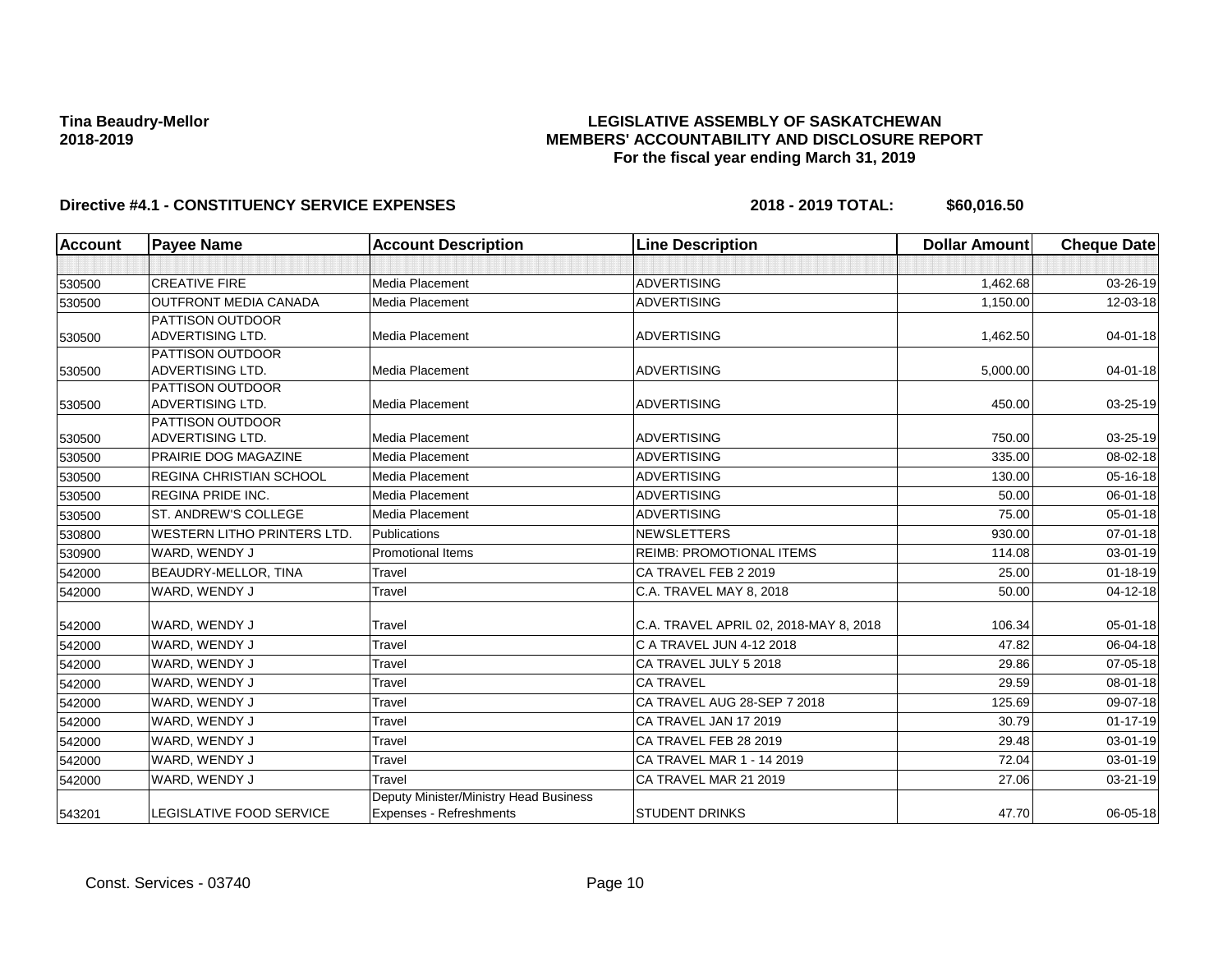### **LEGISLATIVE ASSEMBLY OF SASKATCHEWAN MEMBERS' ACCOUNTABILITY AND DISCLOSURE REPORT For the fiscal year ending March 31, 2019**

| <b>Account</b> | <b>Payee Name</b>      | <b>Account Description</b>         | <b>Line Description</b>                               | <b>Dollar Amount</b> | <b>Cheque Date</b> |
|----------------|------------------------|------------------------------------|-------------------------------------------------------|----------------------|--------------------|
|                |                        |                                    |                                                       |                      |                    |
| 555000         | RAINSOFT (REGINA) LTD. | Other Material and Supplies        | <b>BOTTLED WATER</b>                                  | 17.25                | $06 - 01 - 18$     |
| 555000         | RAINSOFT (REGINA) LTD. | Other Material and Supplies        | <b>BOTTLED WATER</b>                                  | 28.02                | 06-01-18           |
| 555000         | RAINSOFT (REGINA) LTD. | Other Material and Supplies        | <b>WATER COOLER RENTAL</b>                            | 17.25                | $07 - 01 - 18$     |
| 555000         | RAINSOFT (REGINA) LTD. | Other Material and Supplies        | <b>MISC OFFICE SUPPLIES</b>                           | 14.31                | 08-01-18           |
| 555000         | RAINSOFT (REGINA) LTD. | Other Material and Supplies        | <b>BOTTLED WATER</b>                                  | 17.25                | 09-01-18           |
| 555000         | RAINSOFT (REGINA) LTD. | Other Material and Supplies        | <b>WATER COOLER RENTAL</b>                            | 14.31                | $10 - 01 - 18$     |
| 555000         | RAINSOFT (REGINA) LTD. | Other Material and Supplies        | <b>WATER COOLER RENTAL</b>                            | 20.71                | $11-01-18$         |
| 555000         | RAINSOFT (REGINA) LTD. | <b>Other Material and Supplies</b> | <b>WATER COOLER RENTAL</b>                            | 14.31                | $12 - 01 - 18$     |
| 555000         | RAINSOFT (REGINA) LTD. | Other Material and Supplies        | <b>WATER COOLER RENTAL</b>                            | 17.00                | $01 - 01 - 19$     |
| 555000         | RAINSOFT (REGINA) LTD. | Other Material and Supplies        | <b>WATER DELIVERY</b>                                 | 14.31                | 03-01-19           |
| 555000         | RAINSOFT (REGINA) LTD. | Other Material and Supplies        | <b>WATER DELIVERY</b>                                 | 18.02                | 03-01-19           |
| 555000         | RAINSOFT (REGINA) LTD. | Other Material and Supplies        | <b>WATER DELIVERY</b>                                 | 17.25                | 03-26-19           |
| 555000         | WARD, WENDY J          | Other Material and Supplies        | MISC OFFICE SUPPLIES                                  | 50.24                | 07-06-18           |
| 555000         | WARD, WENDY J          | Other Material and Supplies        | MISC OFFICE SUPPLIES & SOFTWARE                       | 44.90                | 08-15-18           |
| 555000         | WARD, WENDY J          | Other Material and Supplies        | MISC OFFICE SUPPLIES & POSTAGE                        | 73.58                | 08-21-18           |
| 555000         | WARD, WENDY J          | Other Material and Supplies        | <b>REIMB: MISC OFFICE SUPPLIES</b>                    | 12.04                | 09-20-18           |
| 555000         | WARD, WENDY J          | <b>Other Material and Supplies</b> | REIMB: COMMUNICATIONS DEV & OFFICE<br><b>SUPPLIES</b> | 22.92                | 03-26-19           |
| 564600         | WARD, WENDY J          | Computer Software - Exp            | <b>REIMB: SOFTWARE</b>                                | 43.99                | 08-15-18           |
| 564600         | WARD, WENDY J          | Computer Software - Exp            | <b>REIMB: SOFTWARE</b>                                | 120.99               | $11-08-18$         |
|                |                        |                                    |                                                       |                      |                    |
|                |                        |                                    |                                                       |                      |                    |
|                |                        |                                    |                                                       |                      |                    |
|                |                        |                                    |                                                       |                      |                    |
|                |                        |                                    |                                                       |                      |                    |
|                |                        |                                    |                                                       |                      |                    |
|                |                        |                                    |                                                       |                      |                    |
|                |                        |                                    |                                                       |                      |                    |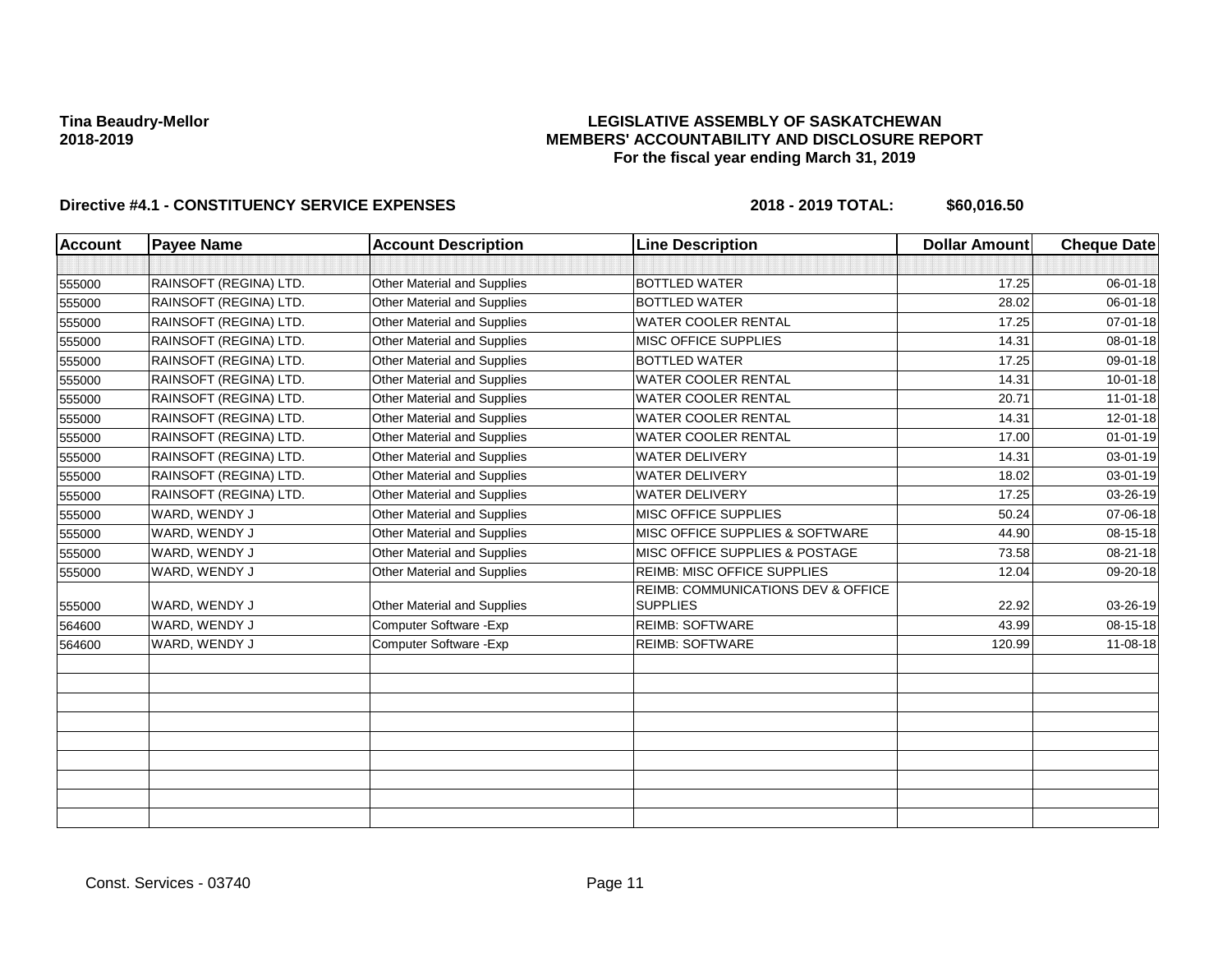### **LEGISLATIVE ASSEMBLY OF SASKATCHEWAN MEMBERS' ACCOUNTABILITY AND DISCLOSURE REPORT For the fiscal year ending March 31, 2019**

| <b>Account</b> | <b>Payee Name</b> | <b>Account Description</b> | <b>Line Description</b> | <b>Cheque Date</b><br><b>Dollar Amount</b> |  |
|----------------|-------------------|----------------------------|-------------------------|--------------------------------------------|--|
|                |                   |                            |                         |                                            |  |
|                |                   |                            |                         |                                            |  |
|                |                   |                            |                         |                                            |  |
|                |                   |                            |                         |                                            |  |
|                |                   |                            |                         |                                            |  |
|                |                   |                            |                         |                                            |  |
|                |                   |                            |                         |                                            |  |
|                |                   |                            |                         |                                            |  |
|                |                   |                            |                         |                                            |  |
|                |                   |                            |                         |                                            |  |
|                |                   |                            |                         |                                            |  |
|                |                   |                            |                         |                                            |  |
|                |                   |                            |                         |                                            |  |
|                |                   |                            |                         |                                            |  |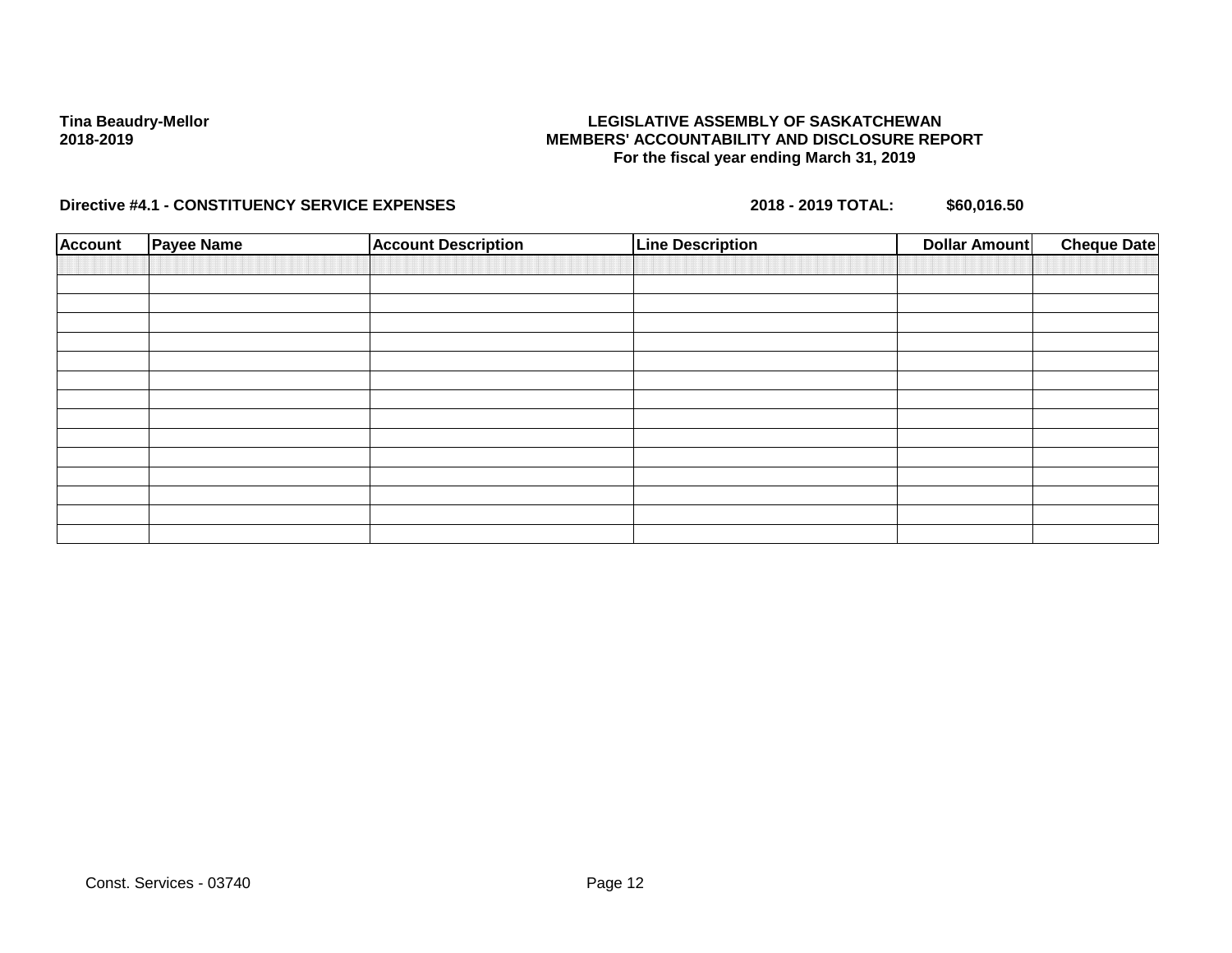### **LEGISLATIVE ASSEMBLY OF SASKATCHEWAN MEMBERS' ACCOUNTABILITY AND DISCLOSURE REPORT For the fiscal year ending March 31, 2019**

# Directive #6 - CONSTITUENCY ASSISTANT EXPENSES 2018 - 2018 - 2019 TOTAL: \$69,634.85

| <b>Account</b> | <b>Payee Name</b> | <b>Account Description</b> | <b>Dollar Amount</b> | <b>Cheque Date</b> |
|----------------|-------------------|----------------------------|----------------------|--------------------|
|                |                   |                            |                      |                    |
| 513000         | WARD, WENDY J     | Out-of-Scope Permanent     | 0.00                 | 04-10-18           |
| 513000         | WARD, WENDY J     | Out-of-Scope Permanent     | 2692.2               | 04-24-18           |
| 513000         | WARD, WENDY J     | Out-of-Scope Permanent     | 2,692.20             | 05-08-18           |
| 513000         | WARD, WENDY J     | Out-of-Scope Permanent     | 2692.2               | 05-23-18           |
| 513000         | WARD, WENDY J     | Out-of-Scope Permanent     | 2,692.20             | 06-05-18           |
| 513000         | WARD, WENDY J     | Out-of-Scope Permanent     | 2,692.20             | 06-13-18           |
| 513000         | WARD, WENDY J     | Out-of-Scope Permanent     | 2,692.20             | 06-27-18           |
| 513000         | WARD, WENDY J     | Out-of-Scope Permanent     | 2692.2               | $07 - 11 - 18$     |
| 513000         | WARD, WENDY J     | Out-of-Scope Permanent     | 2692.2               | 07-25-18           |
| 513000         | WARD, WENDY J     | Out-of-Scope Permanent     | 2,692.20             | 08-08-18           |
| 513000         | WARD, WENDY J     | Out-of-Scope Permanent     | 2692.2               | 08-22-18           |
| 513000         | WARD, WENDY J     | Out-of-Scope Permanent     | 2,692.20             | 09-05-18           |
| 513000         | WARD, WENDY J     | Out-of-Scope Permanent     | 2,692.20             | 09-19-18           |
| 513000         | WARD, WENDY J     | Out-of-Scope Permanent     | 2,692.20             | 10-03-18           |
| 513000         | WARD, WENDY J     | Out-of-Scope Permanent     | 2692.2               | $10-17-18$         |
| 513000         | WARD, WENDY J     | Out-of-Scope Permanent     | 807.66               | 11-01-18           |
| 513000         | WARD, WENDY J     | Out-of-Scope Permanent     | 2,384.52             | 01-09-19           |
| 513000         | WARD, WENDY J     | Out-of-Scope Permanent     | 2,692.20             | 01-23-19           |
| 513000         | WARD, WENDY J     | Out-of-Scope Permanent     | 2,692.20             | 02-06-19           |
| 513000         | WARD, WENDY J     | Out-of-Scope Permanent     | 2,692.20             | 02-20-19           |
| 513000         | WARD, WENDY J     | Out-of-Scope Permanent     | 2692.2               | 03-06-19           |
| 513000         | WARD, WENDY J     | Out-of-Scope Permanent     | 2,692.20             | 03-20-19           |
| 513000         | WARD, WENDY J     | Out-of-Scope Permanent     | 2,692.20             | 04-03-19           |
| 514000         | STORDY, LINDA L   | Casual/Term                | 1,020.14             | 10-03-18           |
| 514000         | STORDY, LINDA L   | Casual/Term                | 1,726.39             | $10 - 17 - 18$     |
| 514000         | STORDY, LINDA L   | Casual/Term                | 4433.7               | $11 - 14 - 18$     |
| 514000         | STORDY, LINDA L   | Casual/Term                | 941.67               | 11-28-18           |
| 514000         | STORDY, LINDA L   | Casual/Term                | 2,295.32             | 12-12-18           |
| 514000         | STORDY, LINDA L   | Casual/Term                | 1,569.45             | 12-27-18           |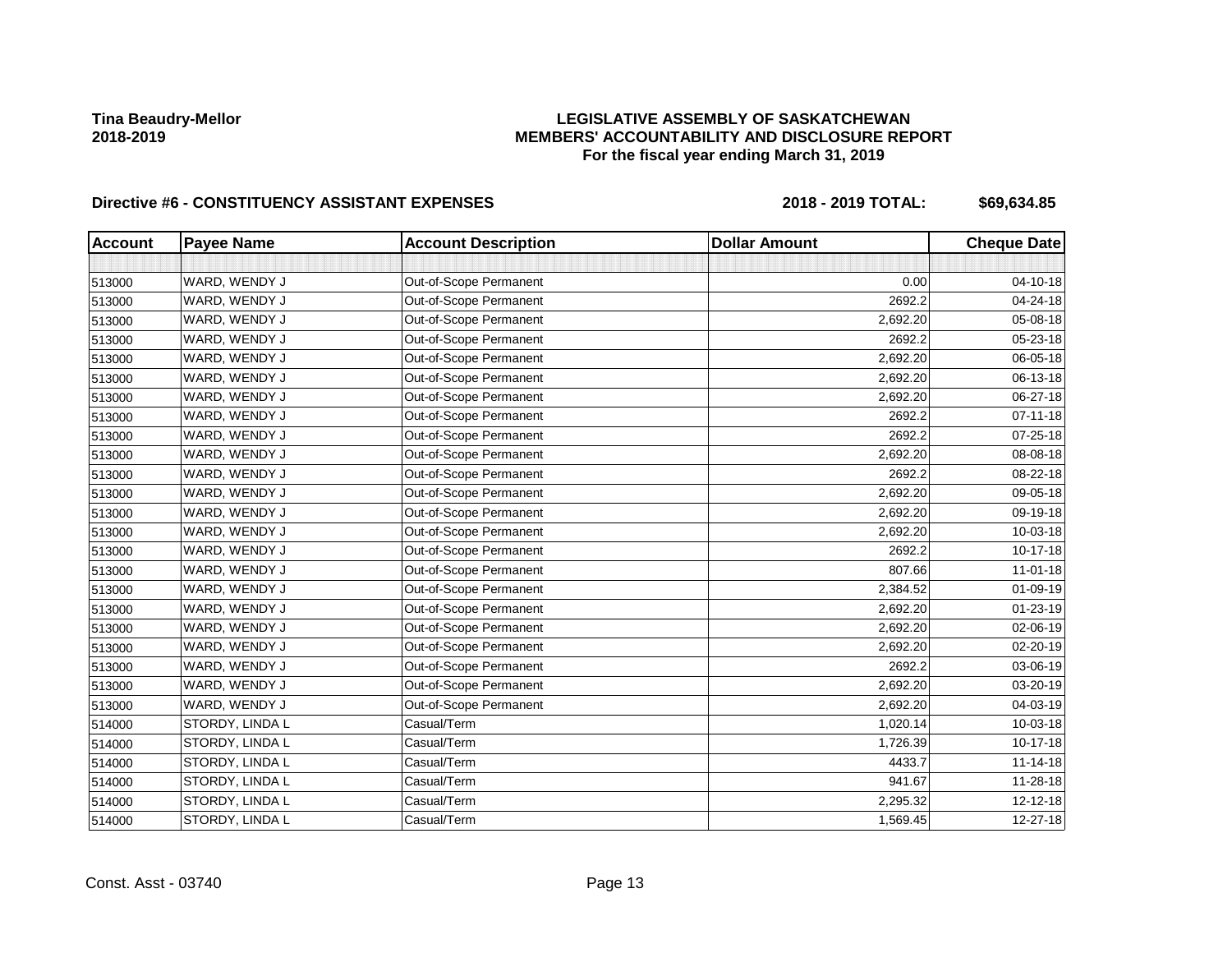## **LEGISLATIVE ASSEMBLY OF SASKATCHEWAN MEMBERS' ACCOUNTABILITY AND DISCLOSURE REPORT For the fiscal year ending March 31, 2019**

## Directive #6 - CONSTITUENCY ASSISTANT EXPENSES 2018 - 2018 - 2019 TOTAL: \$69,634.85

| <b>Account</b> | <b>Payee Name</b> | <b>Account Description</b>                    | <b>Dollar Amount</b> | <b>Cheque Date</b> |
|----------------|-------------------|-----------------------------------------------|----------------------|--------------------|
|                |                   |                                               |                      |                    |
| 514000         | STORDY, LINDA L   | Casual/Term                                   | 1,020.14             | 01-09-19           |
| 519900         | None (Default)    | Change in Y/E Accrued Empl Leave Entitlements | $-1,036.19$          | $04 - 18 - 18$     |
| 519900         | None (Default)    | Change in Y/E Accrued Empl Leave Entitlements | 628.05               | 04-08-19           |
|                |                   |                                               |                      |                    |
|                |                   |                                               |                      |                    |
|                |                   |                                               |                      |                    |
|                |                   |                                               |                      |                    |
|                |                   |                                               |                      |                    |
|                |                   |                                               |                      |                    |
|                |                   |                                               |                      |                    |
|                |                   |                                               |                      |                    |
|                |                   |                                               |                      |                    |
|                |                   |                                               |                      |                    |
|                |                   |                                               |                      |                    |